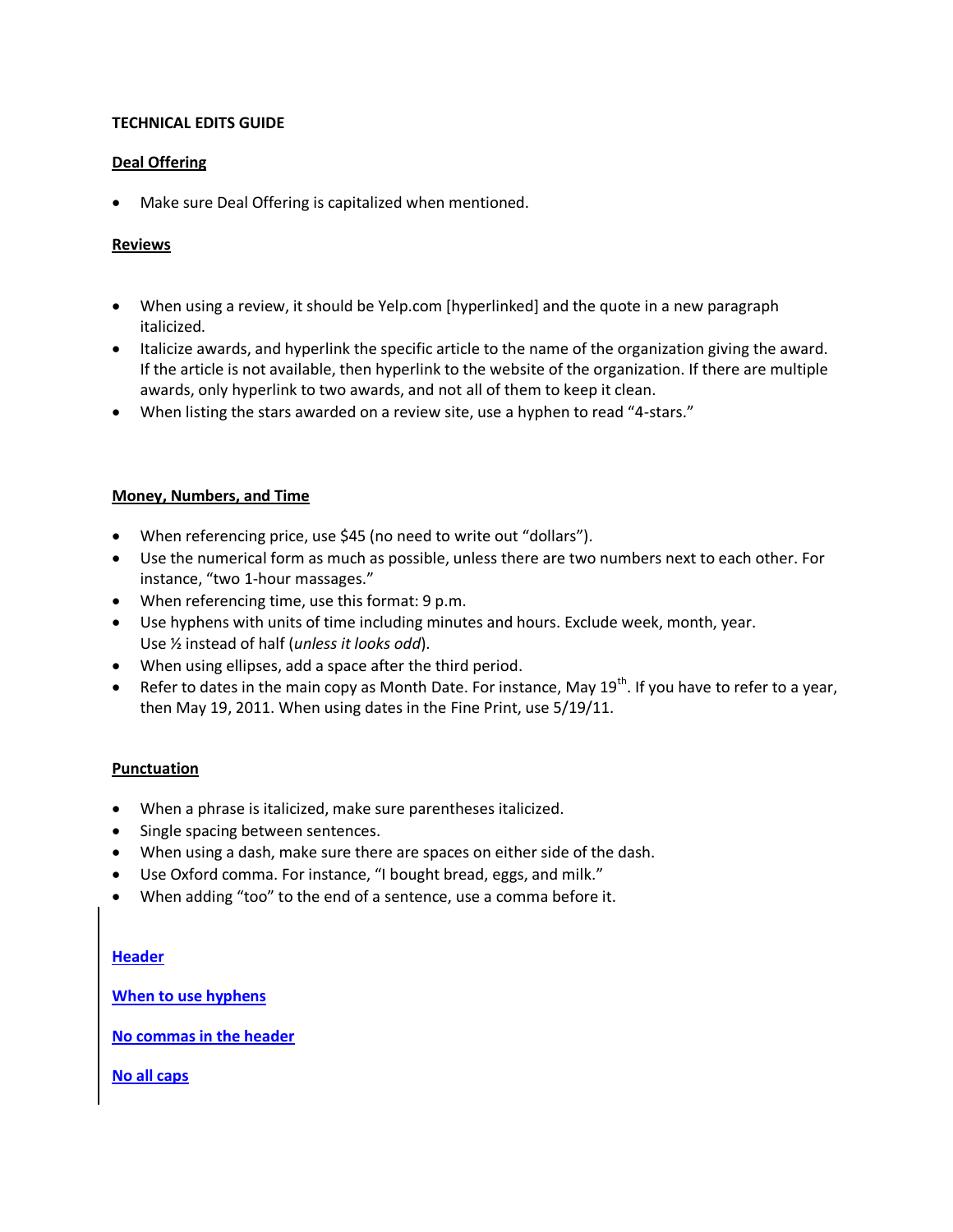#### **Do we use ellipses?**

#### **Fine Print**

- **Expiration Dates:** If a voucher expires in 1 year, use 1 year rather than 12 months.
- **Standard Phrasing**

Voucher Limits: "Limit 1 voucher per person." Gift Limits: "May purchase multiple vouchers as gifts." Expiration Date: "Voucher expires 1 year after feature date." Website: "Visit www.urbandealight.com" Valid on: "Valid on alcohol and delivery." Not Valid On: "Not Valid on alcohol or carry-out."

**List of Terms:** Phone Number, New Clients Only, Cancellation Policy, Limitations, Voucher Limits, Gift Limits, Expiration Date, Website

## **General**

- Any sites should be listed with a .com or .net behind it. They should also be italicized, *Yelp.com*, *Urbanspoon.com*.
- Capitalize all menu items when being listed, or written about.
- Italicize publications

## **Common Homophones**

Its/it's Dessert/Desert Their/They're/There Accept/Except Affect/Effect Conscience/Conscious To/Too Where/were

## **Commonly Misused Words**

A lot Although/though

Ad Words To Avoid